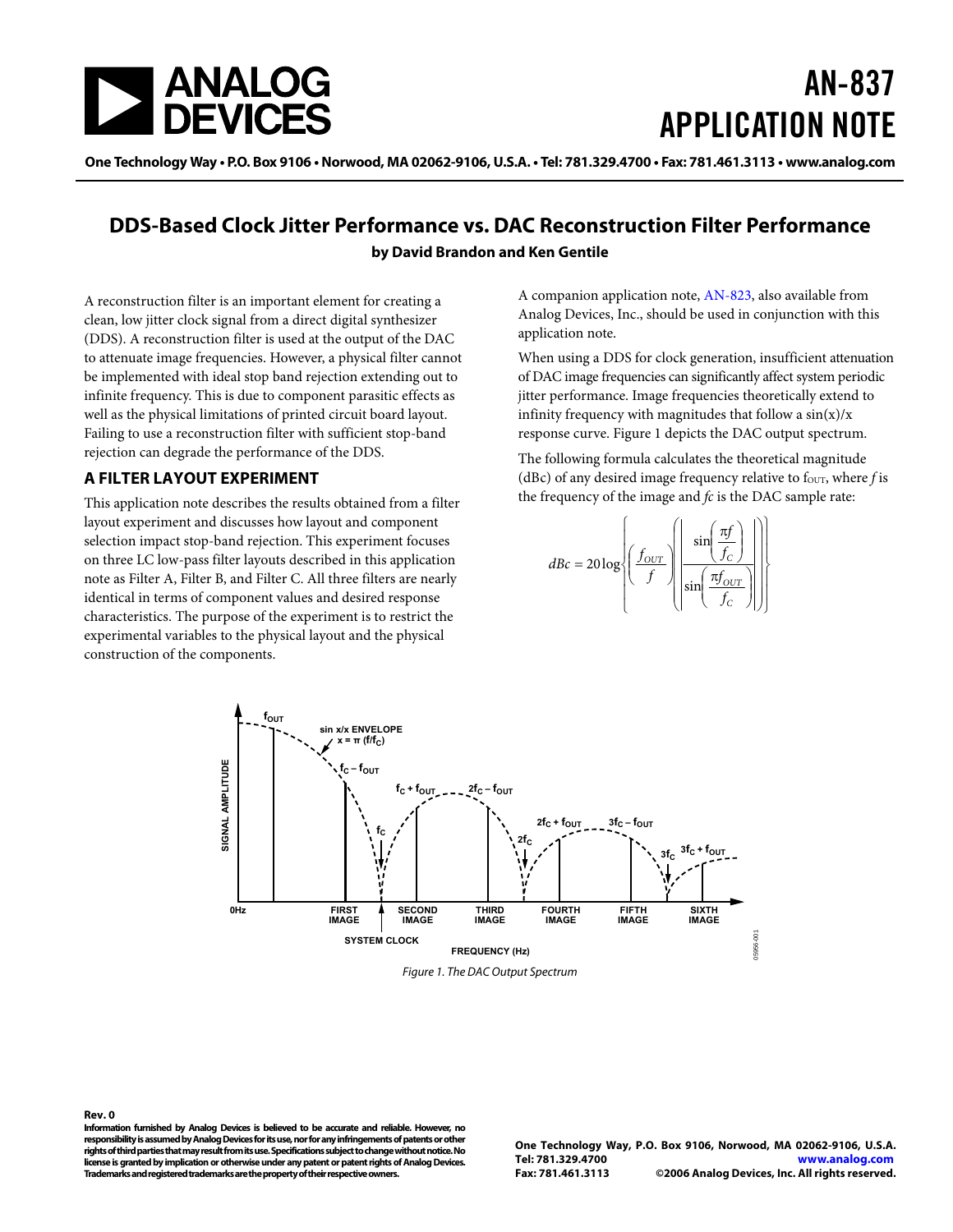### TABLE OF CONTENTS

| Implementation of a Discrete LC Low-Pass Elliptic Filter 3 |  |
|------------------------------------------------------------|--|
|                                                            |  |
|                                                            |  |
|                                                            |  |
|                                                            |  |
|                                                            |  |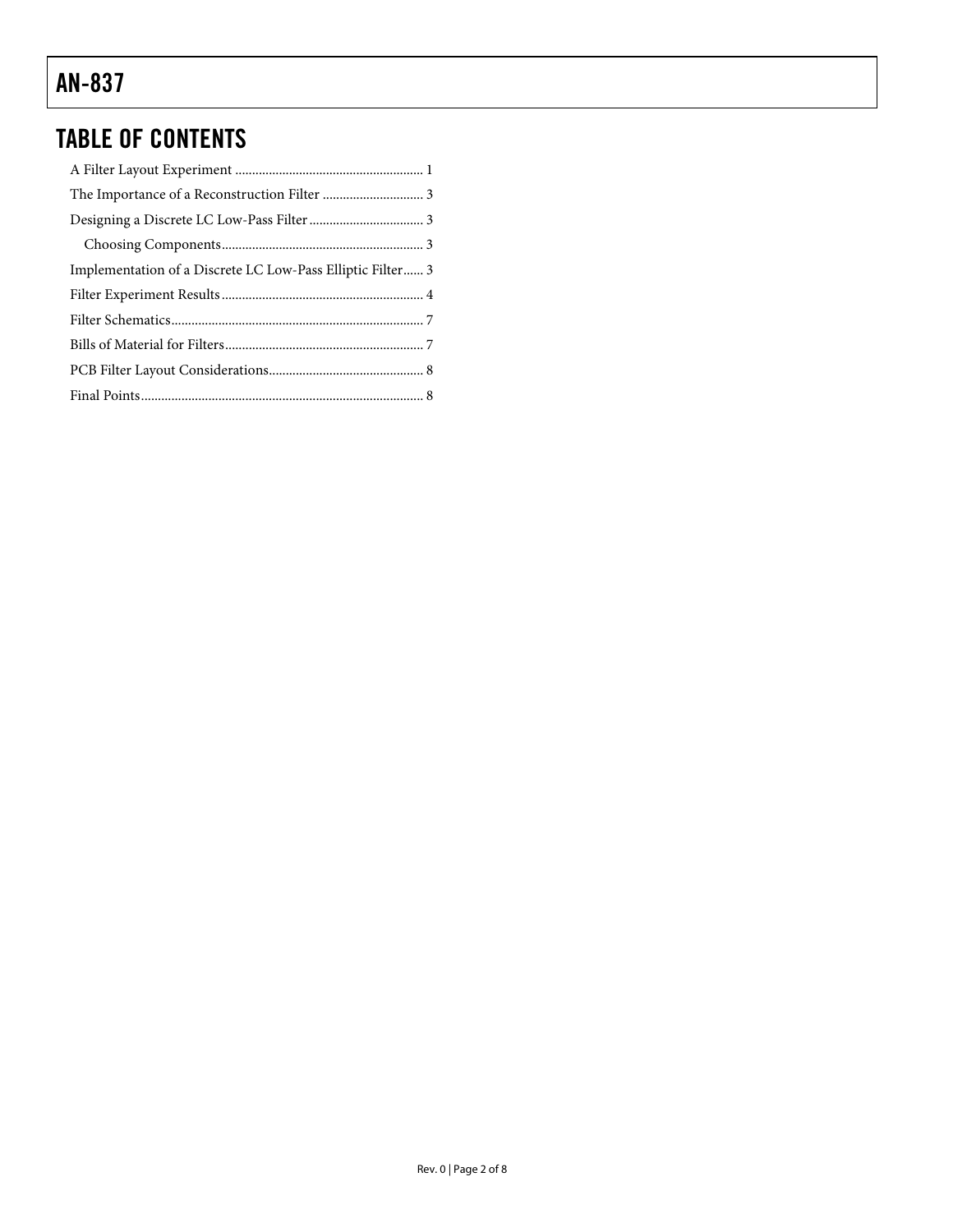#### <span id="page-2-0"></span>**THE IMPORTANCE OF A RECONSTRUCTION FILTER**

Figure 2 displays the measured power of the image frequencies in the absence of a reconstruction filter. The displayed attenuation of the image frequencies is due solely to the  $sin(x)/x$ response of the DAC output. Sometimes these images are used as the desired signal, in which case a band-pass filter is required instead of a low-pass filter. In the spectral plot in Figure 2, the DDS sampling clock (fc) is 200 MHz and four is set to 10 MHz.





This plot (Figure 2) demonstrates the importance of using a reconstruction filter with adequate stop-band rejection. Note that there is significant energy contained in the image frequencies that must be eliminated, and the task of elimination falls squarely on the stop band performance of the filter. Unfortunately, the stop-band rejection of a practical filter degrades as frequencies extend well beyond the pass band. This is due to nonideal components and the physical layout of the components on a printed circuit board (PCB). For example, real capacitors and inductors are not strictly capacitive or inductive.

Each can be modeled as having resistive (R), inductive (L) and capacitive (C) elements, as shown in Figure 3. From these models, it is evident that there is a self-resonant component made up of the L and C combination and an insertion loss component due to R.





Filter layout can significantly affect stop-band rejection due to parasitic capacitance between trace pads of the components, which can unintentionally couple signals from input to output. Optimal stop band rejection requires attention to both component selection and layout details. To evaluate the stop band performance of a filter, it should be measured at frequencies well beyond its designed corner frequency to ensure that image

frequencies can be adequately rejected. The recommendation is to observe stop-band rejection out to several gigahertz, or at least out to  $5$  f<sub>c</sub>.

Off-the-shelf filters such as SAW, crystal, ceramic, or prepackaged LC filters are valid candidates for reconstruction filters. However, before choosing a filter type, take care to determine the stop-band rejection and insertion loss stated in the filter manufacturer's data sheet. The stop-band rejection specification is always given for a finite bandwidth. This bandwidth may be too narrow to determine its adequacy with regards to extended stop-band rejection. In such cases, validate the filter stop-band performance before a final selection is made.

#### **DESIGNING A DISCRETE LC LOW-PASS FILTER**

A discrete LC low-pass filter is relatively inexpensive to implement and offers significant flexibility. From a component selection perspective, achieving optimal pass-band and stopband performance begins with choosing components with a high self-resonant frequency and a high Q property. Components with a high Q rating are desirable for their lower series R value. In a low-pass filter, this can decrease the insertion loss for the series inductors and decrease the impedance for the shunt capacitors. Consequently, the task of choosing components with both high Q and high self-resonant frequency can be challenging. Generally, the physics involved in the construction of capacitors and inductors tends to make high Q and high self-resonant frequency mutually exclusive parameters. Components must be carefully selected to yield optimal performance.

#### **Choosing Components**

The self-resonant frequency of each component is dictated by the component value and its physical construction. Choosing a smaller size package is usually a better choice. A smaller package generally exhibits a higher self-resonant frequency and reduces the parasitic effects associated with PCB layout. In the case of shunt capacitors, the self-resonance can be pushed out to higher frequencies by using two capacitors connected in parallel with only one-half the value of the original component. The impact of this technique is described in the [Filter Experiment Results](#page-3-1) section.

Choosing components with less insertion loss provides more signal amplitude at the filter output. A reduction in amplitude has a direct impact on the slew rate of the output signal. Increased slew rate applied to the input of a receiver or squarer decreases wide band noise. Refer to [AN-823](http://www.analog.com/an-823) for details on the importance of signal amplitude in the context of timing jitter.

#### **IMPLEMENTATION OF A DISCRETE LC LOW-PASS ELLIPTIC FILTER**

A filter of the elliptical, or Cauer, response variety is typically recommended for an LC low-pass reconstruction filter. When compared to the other response types, an elliptic filter offers the fastest transition from pass band to stop band for a given level of complexity (that is., filter order).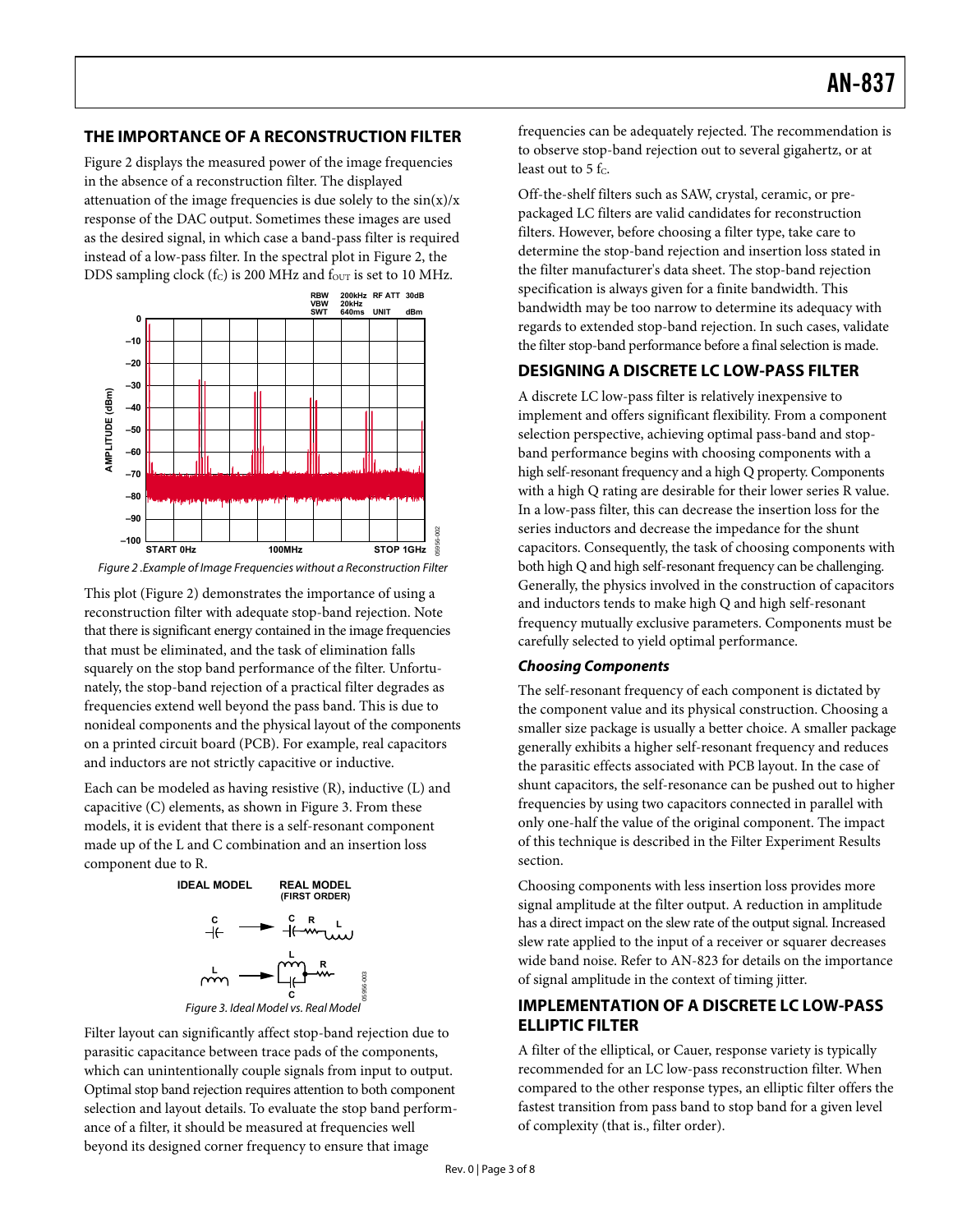<span id="page-3-0"></span>This characteristic makes the elliptic filter an attractive candidate as a reconstruction filter. Figure 4 displays a set of representative response curves of these four basic filter types: Cauer, Chebyshev, Butterworth, and Bessel.

<span id="page-3-1"></span>

Figure 4. Response Curves for Four Basic Filter Types

The tradeoff for the steep roll-off offered by the elliptic response is the appearance of response ripples in the pass band and the stop band. Note that the magnitude of the pass-band ripple shown in Figure 4 was arbitrarily drawn for demonstration purposes only. Although some pass-band ripple is necessary in an elliptic filter design, it is one of the parameters that the filter designer can control. Therefore, its magnitude is dependent on the particular filter design.

Pass-band ripple can impact certain DDS applications. In single tone applications, such as carrier signal generation, pass-band ripple is not a critical parameter. However, in those applications where the DDS generates a modulated carrier, pass-band ripple must be considered as a crucial factor in the filter design.

LC filters are available in two general forms dictated by whether the driving circuit is a current source or voltage source. If driven by a current source, the first element is shunt connected, whereas the first element is series connected for a voltage source.

Figure 5 shows a shunt-connected, seventh-order, elliptical, lowpass LC filter.



#### **FILTER EXPERIMENT RESULTS**

[Figure 7](#page-4-0) displays the results obtained from the experimental filter board containing Filter A, Filter B, and Filter C. The top trace in each plot is the measured frequency response of the filter; the bottom trace is the measured spectrum from a DDS evaluation board after passing through the experimental filter.

The measurement configuration is shown in Figure 6.



Figure 6. Measurement Configuration

Note that the DSS evaluation board contains an output coupling transformer that has a bandwidth of ~300 MHz. Therefore, there is additional attenuation in the measured spectrum at frequencies above 300 MHz due to the response of the transformer.

The three LC low-pass elliptic filter implementations demonstrate varying image rejection due to PCB layout. All three implementations are seventh-order elliptical 160 MHz low-pass filters using discrete LC components.

The DDS filtered output frequency for all plots is set to 110.123 MHz with a DAC sample rate of 500 MSPS (REFCLK). Note that a transformer (ADTT1-1 available from Mini-Circuits®) differentially couples the DDS outputs. The transformer output provides a single-ended connection to the filter input.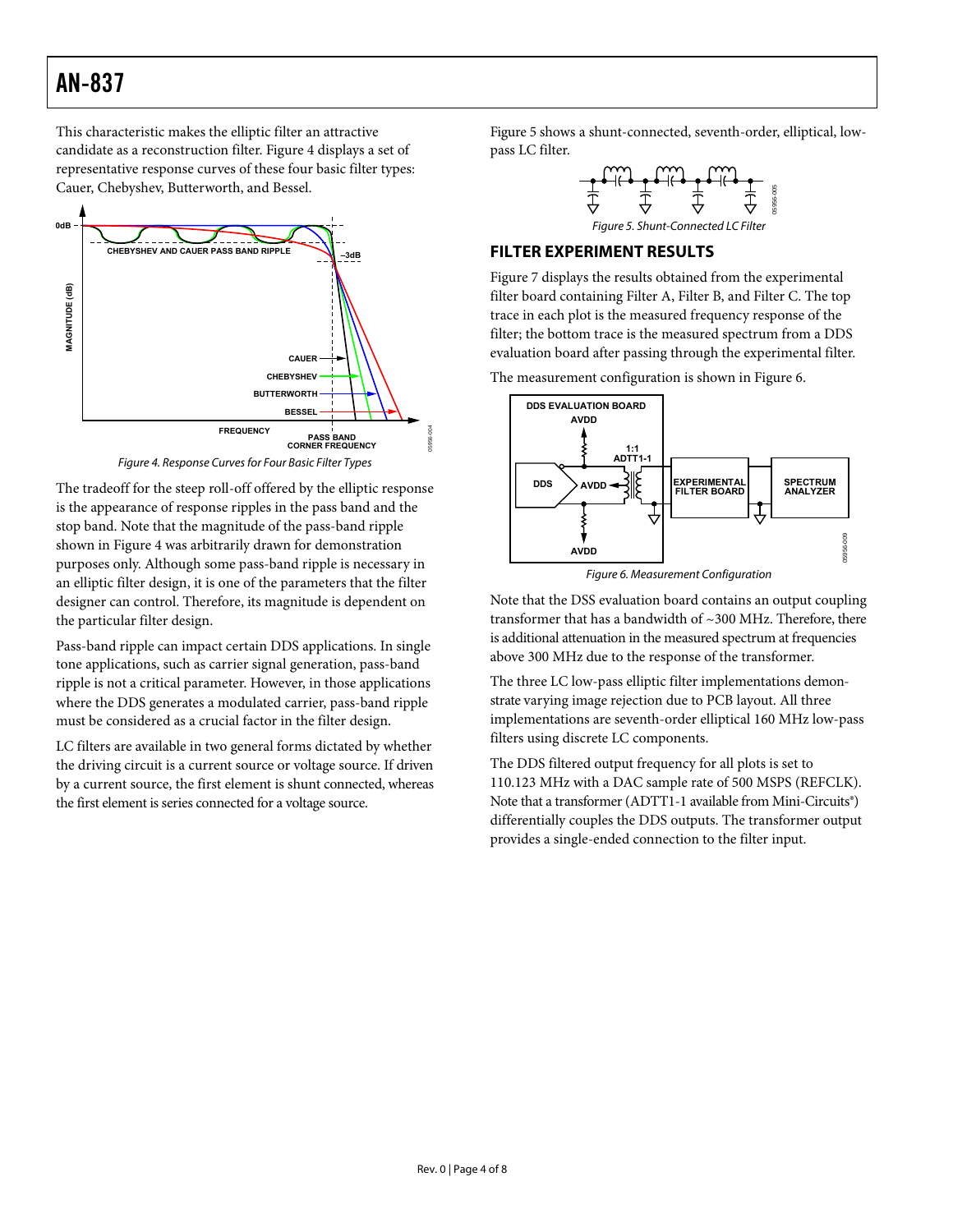<span id="page-4-0"></span>

Figure 7. Experiment Results for Filter A, Filter B, and Filter C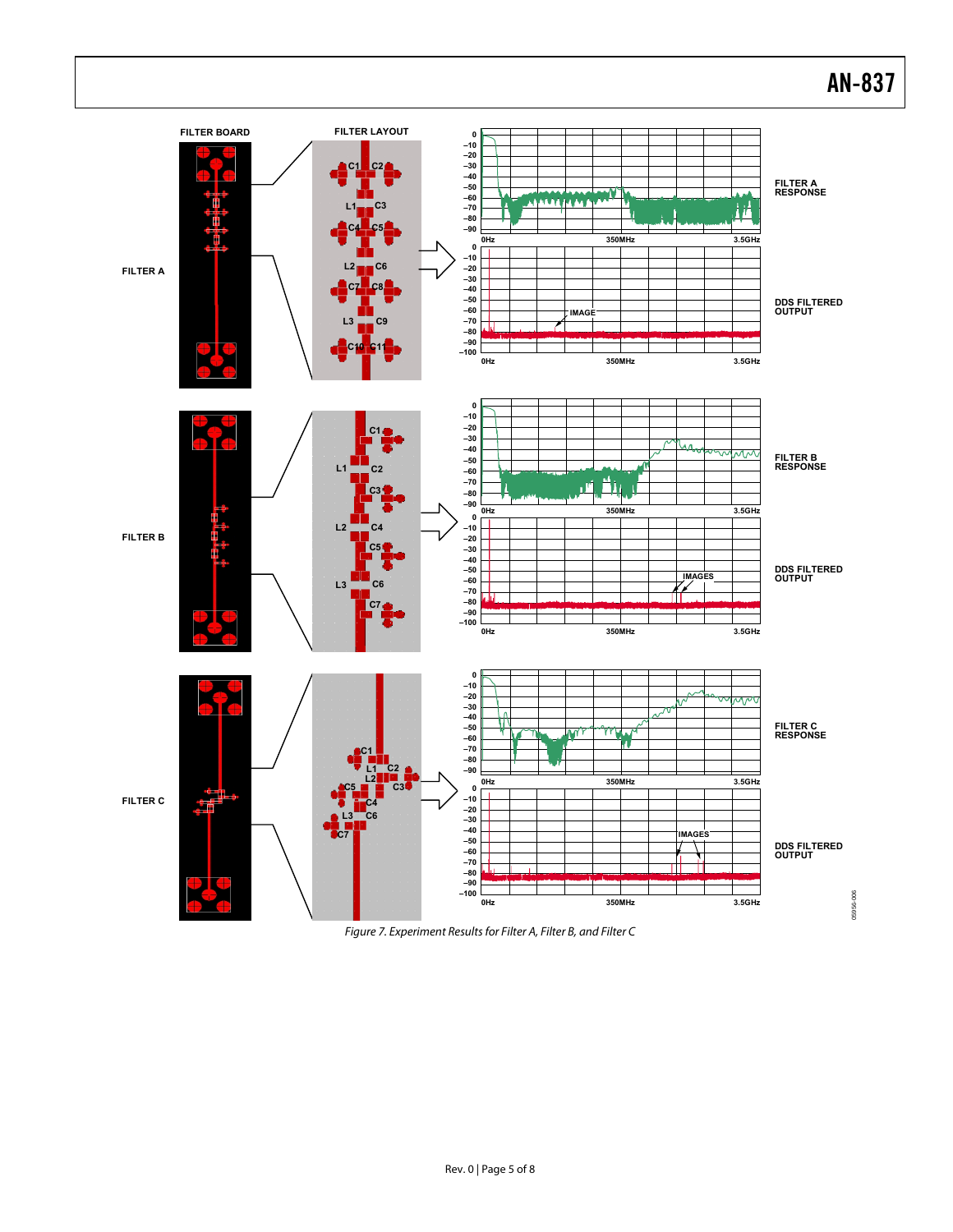The measured frequency response of the filters shown in [Figure 7](#page-4-0) is from 0 Hz to 3.5 GHz (the upper frequency limit of the measurement instrument). For a 1 GHz DDS, it is recommended that measurements extend beyond 3.5 GHz to better characterize the filter stop-band response.

In applications requiring very low jitter, adequate suppression of DAC image frequencies is critical. In fact, there is a direct relationship between the magnitude of a nonharmonic spectral spur and the resulting periodic jitter, given by:

$$
JitterUI_{peak-to-peak} = \frac{1}{\pi} arctan\left(10^{\frac{dBc}{20}}\right)
$$

where *dBc* is the spur magnitude relative to the fundamental magnitude.

A plot of this formula is shown in Figure 8. The jitter is expressed as peak-to-peak unit intervals (UI). One UI is one period of the associated clock signal. Expressing the jitter in UI allows the plot to apply to any arbitrary clock signal. For example, if a clock signal exhibits a −35 dBc nonharmonic spur, then one can expect about 0.006 UI of peak-to-peak jitter due solely to the spur.

Assuming a clock frequency of 100 MHz, then 1 UI is 10 ns, therefore 0.006 UI equates to 60 ps (0.006  $\times$  10 ns) for a 100 MHz clock. When using this plot, keep in mind that the jitter values are for a single spurious component. When multiple spurs are present, their individual contributions must be summed in the argument for the arctan function as shown in the previous equation.

For example, the peak-to-peak jitter associated with N spurs takes the form:

$$
JitterUI_{peak-to-peak} = \frac{1}{\pi} \arctan\left(\sum_{n=1}^{N} 10^{\frac{dBc_n}{20}}\right)
$$

Furthermore, the plot does not address random jitter, the effects of which must be considered separately.

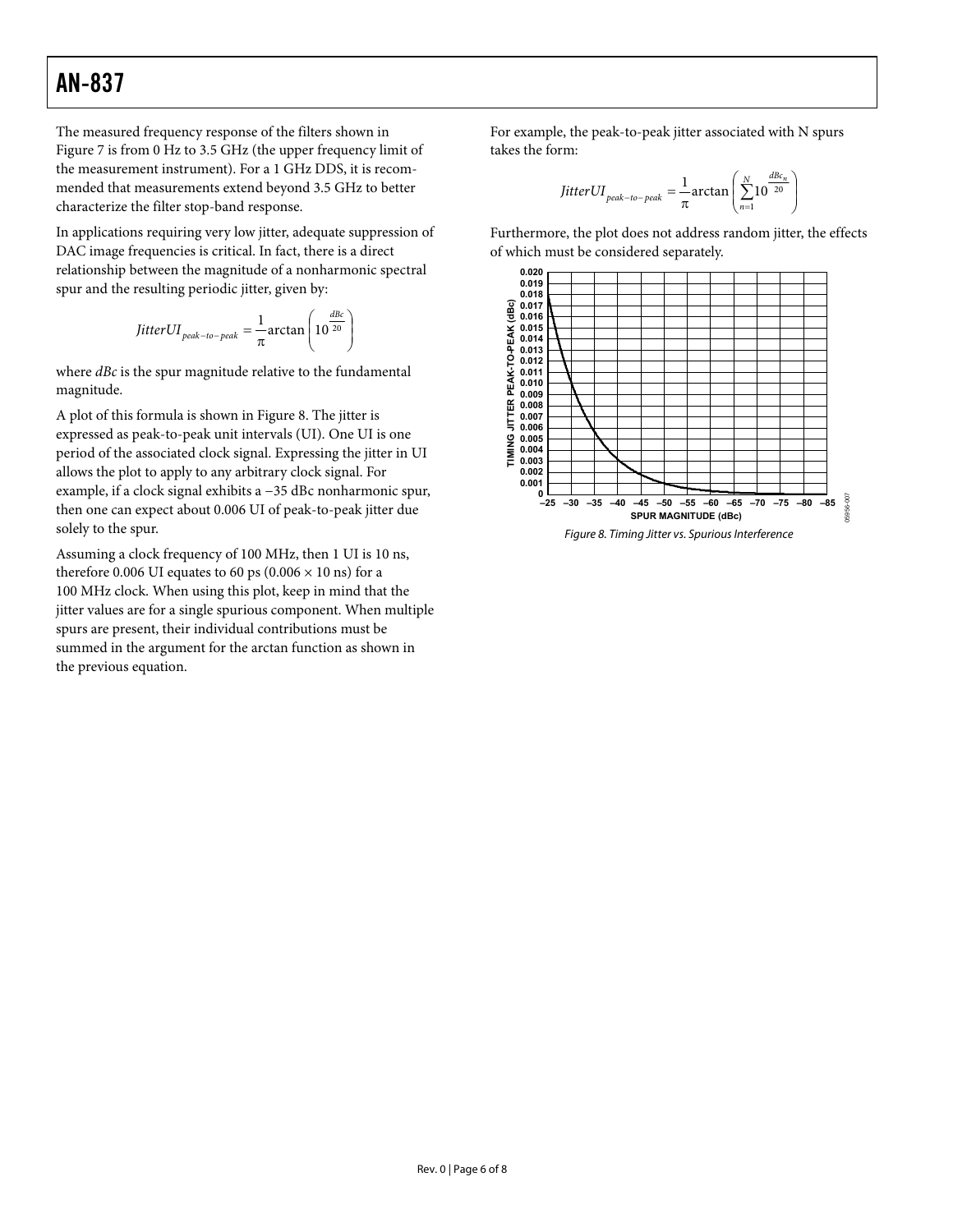#### <span id="page-6-0"></span>**FILTER SCHEMATICS**



#### **BILLS OF MATERIALS FOR FILTERS**

The Bill of Materials for Filter A is provided in Table 1 while the Bill of Materials for Filter B and Filter C are provided in Table 2. Note that the following points for these Bills of Materials:

- The quantity for all materials is 1.
- The size of all materials is 0402.
- All materials are Murata Manufacturing Company, Ltd. parts.

#### **Table 1. Filter A Bill of Materials**

| <b>Reference Designator</b> | <b>Value</b> | <b>Supplier Part Number</b> |
|-----------------------------|--------------|-----------------------------|
| C1                          | 5.6 pF       | GRM1555C1H5R6DZ01           |
| C <sub>2</sub>              | 5.6 pF       | GRM1555C1H5R6DZ01           |
| C <sub>3</sub>              | 12 pF        | GRM1555C1H120JZ01           |
| C4                          | 12 pF        | GRM1555C1H120JZ01           |
| C <sub>5</sub>              | 12 pF        | GRM1555C1H120JZ01           |
| C6                          | $6.8$ pF     | GRM1555C1H6R8DZ01           |
| C7                          | 15pF         | GRM1555C1H150JZ01           |
| C8                          | $15$ pF      | GRM1555C1H150JZ01           |
| C9                          | $2.2$ pF     | GRM1555C1H2R2CZ01           |
| C10                         | 10pF         | GRM1555C1H100JZ01           |
| C <sub>11</sub>             | 10pF         | GRM1555C1H100JZ01           |
| L1                          | 39 nH        | LOG15HS39NJ02D              |
| L <sub>2</sub>              | 56 nH        | LQG15HS56NJ02D              |
| L <sub>3</sub>              | 68 nH        | LQG15HS68NJ02D              |

#### **Table 2. Filter B and Filter C Bill of Materials**

| <b>Reference Designator</b> | <b>Value</b> | <b>Supplier Part Number</b> |
|-----------------------------|--------------|-----------------------------|
| C <sub>1</sub>              | 12pF         | GRM1555C1H120JZ01           |
| C <sub>2</sub>              | 12pF         | GRM1555C1H120JZ01           |
| C <sub>3</sub>              | $27$ pF      | GRM1555C1H270JZ01           |
| C4                          | $6.8$ pF     | GRM1555C1H6R8DZ01           |
| C <sub>5</sub>              | 33 pF        | GRM1555C1H330JZ01           |
| C6                          | $2.2$ pF     | GRM1555C1H2R2CZ01           |
| C <sub>7</sub>              | $22$ pF      | GRM1555C1H220JZ01           |
| L1                          | 39 nH        | LQG15HS39NJ02D              |
| L <sub>2</sub>              | 56 nH        | LOG15HS56NJ02D              |
| L <sub>3</sub>              | 68 nH        | LOG15HS68NJ02D              |